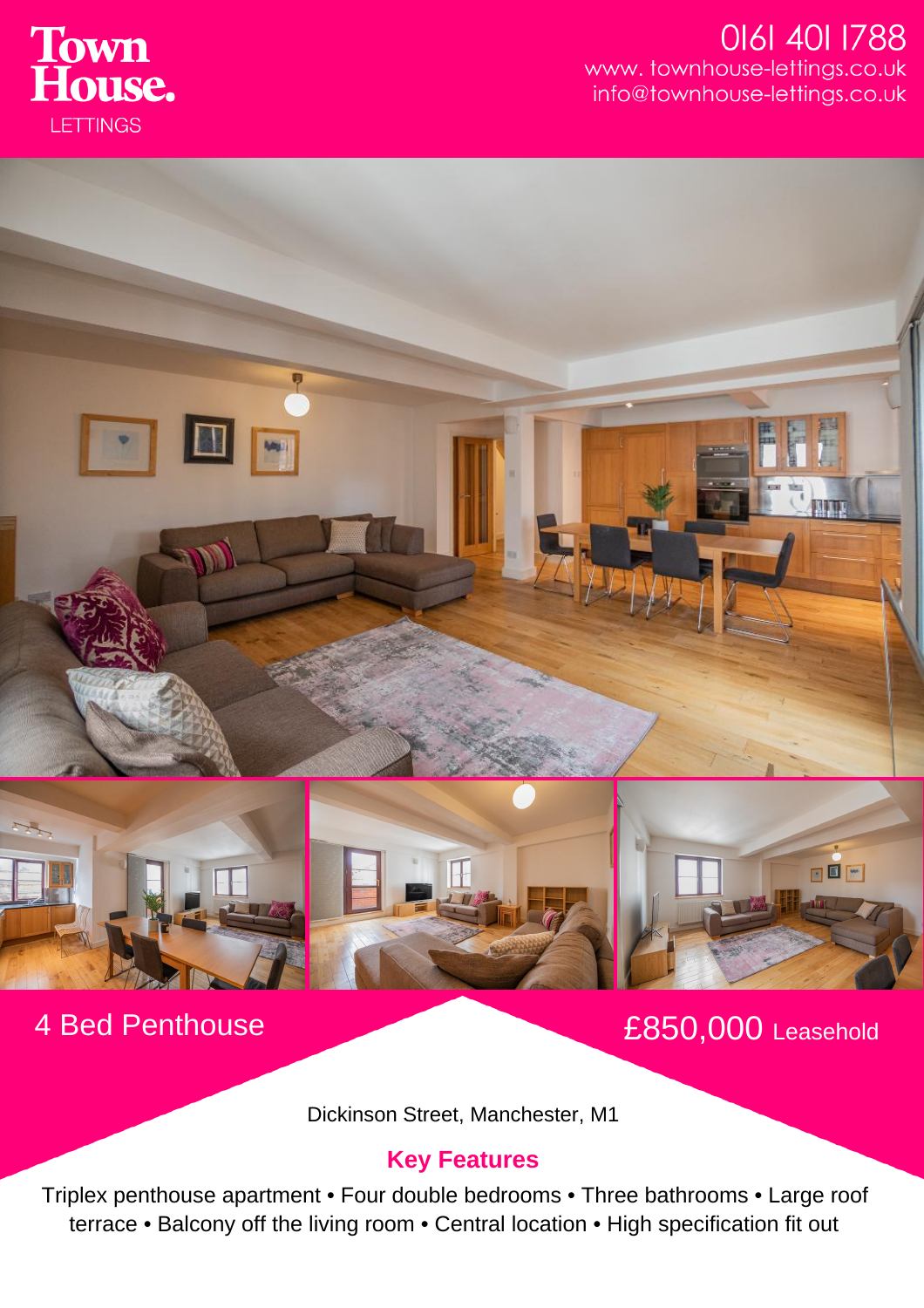

## Full Description

We are pleased to offer for sale this stunning penthouse apartment, set over three floors, with a substantial roof terrace overlooking a prime location, just off St Peters Square.

The apartment has recently undergone a full renovation with no expense spared. Features include solid oak floors, oak doors, stone tiled bathrooms and high quality kitchen and bathroom suites.

The apartment briefly comprises a large entrance hallway, ground floor bathroom with wc and walk in shower, a large open plan kitchen and living area with double with access to the ground floor balcony which gives views over the city. The truly stunning kitchen benefits from solid granite worktops, lots of storage and fitted appliances including; washing machine and dryer, double oven, induction hob and dishwasher.

The apartment features three further extremely large double bedrooms, two on the first floor and one one the top floor. The master bedroom benefits from a spectacular en suite with an extra large jacuzzi bath. The second bedroom occupies a corner aspect with floor to ceiling windows providing light on two sides.

The third floor bedroom which provides access to the roof terrace is currently being used as a second living room. It could just as easily be turned into a cinema room or large home office. There is a fourth bedroom on the ground floor that is currently being used as a home study but could easily be furnished as double bedroom.

In addition to the en suite in the master bedroom there are two further bathrooms, one on the ground floor and one on the third floor, both of which feature double depth walk in power showers, under sink storage and heated towel rails. All the bathrooms have a luxurious feel and are fitted with stainless stainless steel taps, beautiful stone tiles and illuminated mirrors.

Other benefits include ample storage throughout the apartment.











**Strict Codes of Practice** 

Townhouse Lettings is a member of The Property Ombudsman, and complies with the Tenancy Deposit Protection Scheme. These memberships provide

landlords and tenants with an assurance that they will receive the highest level of customer service.